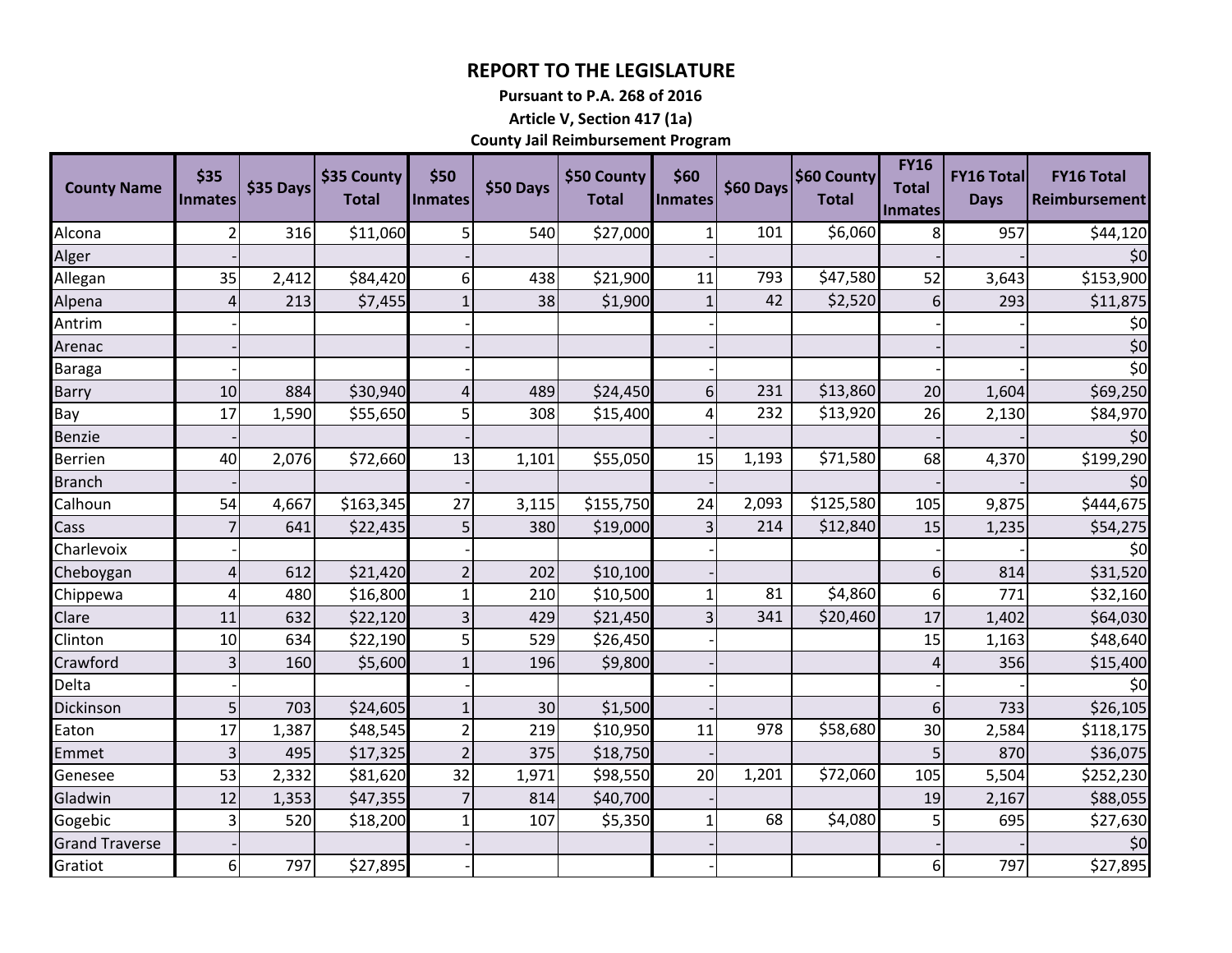| Hillsdale   |                |        |             |                         |       |           |               |       |           |                |        | \$0         |
|-------------|----------------|--------|-------------|-------------------------|-------|-----------|---------------|-------|-----------|----------------|--------|-------------|
| Houghton    | 12             | 1,596  | \$55,860    | $6 \mid$                | 620   | \$31,000  |               | 67    | \$4,020   | 19             | 2,283  | \$90,880    |
| Huron       |                |        |             |                         |       |           |               |       |           |                |        | \$0         |
| Ingham      | 48             | 4,272  | \$149,520   | 14                      | 797   | \$39,850  | 10            | 1,062 | \$63,720  | 72             | 6,131  | \$253,090   |
| Ionia       | 1              | 134    | \$4,690     |                         |       |           |               |       |           | 1              | 134    | \$4,690     |
| losco       | $\overline{7}$ | 506    | \$17,710    | 2                       | 172   | \$8,600   |               | 180   | \$10,800  | 10             | 858    | \$37,110    |
| Iron        |                |        |             |                         |       |           |               |       |           |                |        | \$0         |
| Isabella    | 26             | 2,936  | \$102,760   |                         | 572   | \$28,600  |               | 122   | \$7,320   | 36             | 3,630  | \$138,680   |
| Jackson     | 39             | 2,560  | \$89,600    | 10                      | 815   | \$40,750  | 11            | 744   | \$44,640  | 60             | 4,119  | \$174,990   |
| Kalamazoo   | 136            | 11,276 | \$394,660   | 45                      | 3,143 | \$157,150 | 41            | 3,512 | \$210,720 | 222            | 17,931 | \$762,530   |
| Kalkaska    |                | 90     | \$3,150     | $\mathbf{1}$            | 115   | \$5,750   |               |       |           | $\overline{2}$ | 205    | \$8,900     |
| Kent        | 153            | 15,722 | \$550,270   | 50                      | 5,822 | \$291,100 | 39            | 4,677 | \$280,620 | 242            | 26,221 | \$1,121,990 |
| Keweenaw    |                |        |             |                         |       |           |               |       |           |                |        | \$0         |
| Lake        |                |        |             |                         |       |           |               |       |           |                |        | \$0         |
| Lapeer      | 20             | 1,476  | \$51,660    | 31                      | 241   | \$12,050  |               | 62    | \$3,720   | 24             | 1,779  | \$67,430    |
| Leelanau    |                |        |             |                         |       |           |               |       |           |                |        | \$0         |
| Lenawee     | 6              | 436    | \$15,260    |                         | 128   | \$6,400   |               |       |           | 8              | 564    | \$21,660    |
| Livingston  | 34             | 3,227  | \$112,945   |                         | 569   | \$28,450  | 11            | 1,420 | \$85,200  | 52             | 5,216  | \$226,595   |
| Luce        |                |        |             |                         |       |           |               |       |           |                |        | \$0         |
| Mackinac    |                |        |             |                         |       |           |               |       |           |                |        | \$0         |
| Macomb      | 193            | 17,213 | \$602,455   | 53                      | 4,777 | \$238,850 | 35            | 3,591 | \$215,460 | 281            | 25,581 | \$1,056,765 |
| Manistee    |                |        |             |                         |       |           |               |       |           |                |        | \$0         |
| Marquette   | $\overline{7}$ | 730    | \$25,550    | 6                       | 548   | \$27,400  | $\mathcal{I}$ | 210   | \$12,600  | 15             | 1,488  | \$65,550    |
| Mason       | 9              | 1,009  | \$35,315    | $\overline{3}$          | 450   | \$22,500  |               |       |           | 12             | 1,459  | \$57,815    |
| Mecosta     | 6              | 442    | \$15,470    | 4                       | 152   | \$7,600   |               | 71    | \$4,260   | 12             | 665    | \$27,330    |
| Menominee   |                |        |             |                         |       |           |               |       |           |                |        | \$0         |
| Midland     | $\overline{7}$ | 579    | \$20,265    | 3 <sup>1</sup>          | 273   | \$13,650  |               | 45    | \$2,700   | 12             | 897    | \$36,615    |
| Missaukee   |                |        |             |                         |       |           |               |       |           |                |        | \$0         |
| Monroe      | 25             | 1,615  | \$56,525    | 8 <sup>1</sup>          | 380   | \$19,000  | 3             | 146   | \$8,760   | 36             | 2,141  | \$84,285    |
| Montcalm    | 5              | 424    | \$14,840    | $\overline{2}$          | 142   | \$7,100   |               | 435   | \$26,100  | 10             | 1,001  | \$48,040    |
| Montmorency |                |        |             |                         |       |           |               |       |           |                |        | \$0         |
| Muskegon    | 57             | 5,742  | \$200,970   | 17                      | 1,611 | \$80,550  | 1             | 155   | \$9,300   | 75             | 7,508  | \$290,820   |
| Newaygo     | 14             | 1,116  | \$39,060    | $\overline{\mathbf{3}}$ | 457   | \$22,850  | 8             | 682   | \$40,920  | 25             | 2,255  | \$102,830   |
| Oakland     | 306            | 29,914 | \$1,046,990 | 81                      | 7,804 | \$390,200 | 36            | 4,191 | \$251,460 | 423            | 41,909 | \$1,688,650 |
| Oceana      | 11             | 670    | \$23,450    | 6                       | 547   | \$27,350  |               |       |           | 17             | 1,217  | \$50,800    |
| Ogemaw      | 13             | 1,758  | \$61,530    | $\mathbf{1}$            | 121   | \$6,050   |               |       |           | 14             | 1,879  | \$67,580    |
| Ontonagon   |                |        |             |                         |       |           |               |       |           |                |        | \$0         |